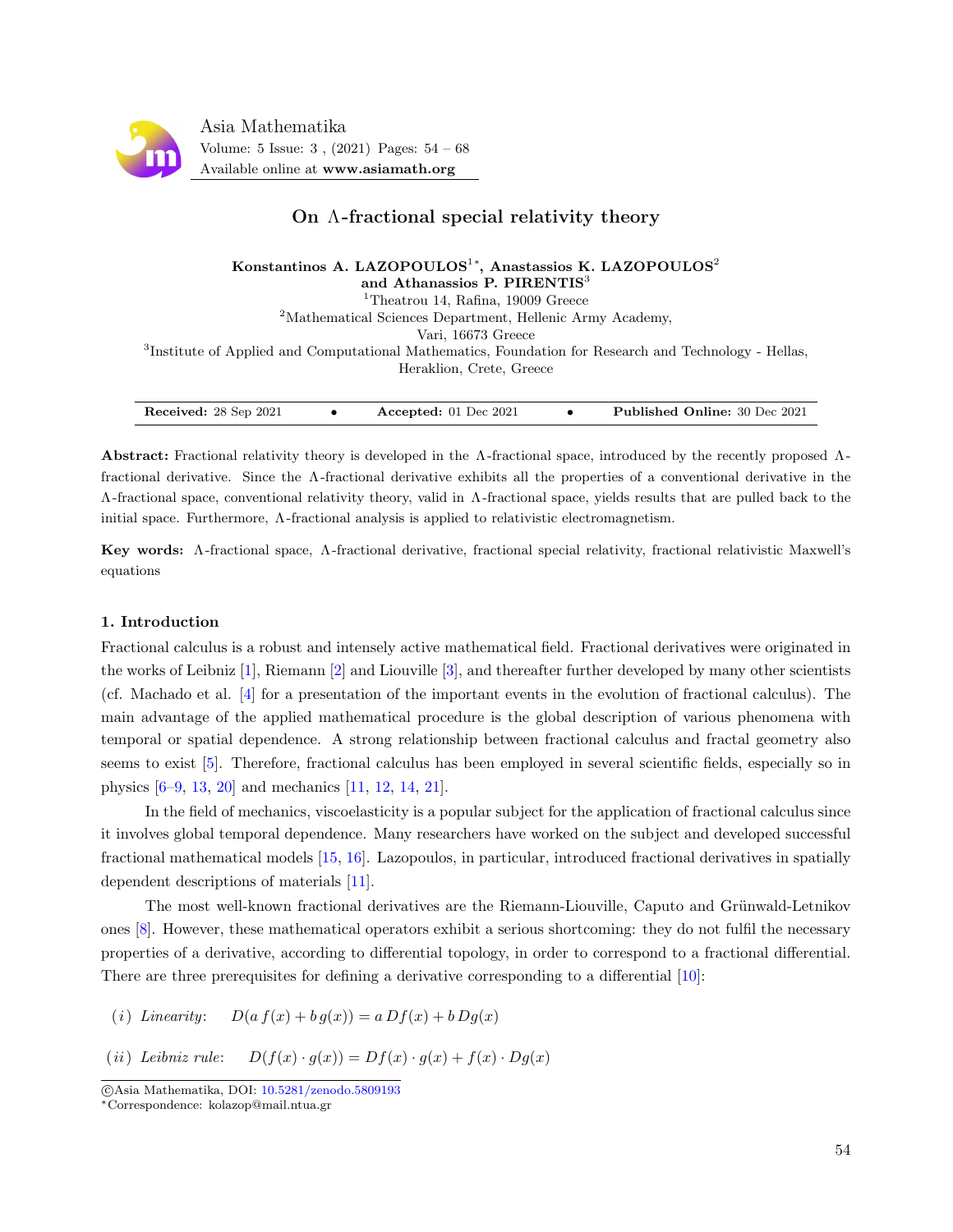# (iii) Chain rule:  $D(g(f))(x) = Dg(f(x)) \cdot Df(x)$

Since the aforementioned derivatives do not meet all three necessary conditions for defining a differential corresponding to the derivative, they are not able to generate differential geometry. Hence, their use in the mathematical description of various phenomena in, among other fields, physics, biology, and economics is questionable. Researchers tried either to overcome this problem or prove that those derivatives cannot fulfil the requirements in any way [\[17\]](#page-13-12). For example, Lazopoulos et al. proposed the Leibniz fractional derivative (L-derivative) in order to formulate a fractional differential [\[12\]](#page-13-5). Unfortunately, the L-derivative did not comply with all requirements of differential topology as well, thus a more efficient version was introduced, termed the Λ -fractional derivative. The latter exhibits all properties of a proper derivative, in accordance to differential topology, and is therefore suitable for mathematical analysis [\[18\]](#page-13-13). The fractional Λ -derivative is not restricted to fractional calculus but introduces fractional mathematical analysis. Among other topics, it has been applied to formulate fractional Taylor series [\[24\]](#page-13-14) and fractional differential geometry [\[25\]](#page-13-15). Furthermore, on the basis of the  $\Lambda$ -derivative, many problems in mechanics [\[19,](#page-13-16) [22,](#page-13-17) [23\]](#page-13-18) and beyond [\[26,](#page-13-19) [27\]](#page-13-20) have already been addressed.

Fractional relativistic analyses have already appeared in the literature. For example, Gonzalez has presented relativistic particle motion with linear dissipation [\[28,](#page-13-21) [29\]](#page-13-22). Since dissipation is more appropriately formulated in the context of fractional calculus, Vacaru [\[30\]](#page-13-23), Munkhammar [\[31\]](#page-14-0), and Wang [\[32\]](#page-14-1), used conventional fractional derivatives for presenting fractional relativistic mechanics. Nevertheless, as pointed out previously, conventional fractional derivatives do not satisfy the properties demanded by differential topology in order to formulate differentials. The fractional Λ -derivative, on the other hand, can generate differential geometry in the Λ -space, wherein fractional derivatives are transformed into conventional (local) ones. Therefore, geometry can be generated in the Λ -space, where everything works conventionally, and subsequently the results can be transferred back into the initial space as functions. No fractional derivative is valid in the initial space. Since classical electromagnetism and special relativity have already been exhaustively discussed [\[33\]](#page-14-2), the fractional relativistic electromagnetism is presented in the context of the present analysis.

### 2. The Λ-Fractional Derivative

A brief outline of fractional calculus is provided in the present section, while the interested reader is referred to the literature  $[10-12]$  $[10-12]$  for further information. For a real fractional order  $0 < \gamma \leq 1$ , the left and right fractional integrals are defined by:

$$
{}_{a}I_{x}^{\gamma}f(x) = \frac{1}{\Gamma(\gamma)} \int_{a}^{x} \frac{f(s)}{(x-s)^{1-\gamma}} ds,
$$
\n(1)

<span id="page-1-0"></span>
$$
{}_{x}I_{b}^{\gamma}f(x) = \frac{1}{\Gamma(\gamma)} \int\limits_{x}^{b} \frac{f(s)}{(s-x)^{1-\gamma}} ds,
$$
\n(2)

respectively, where  $\Gamma(\gamma)$  is Euler's Gamma function. Further, the left Riemann-Liouville fractional derivative is defined by: Further, the left and right Riemann-Liouville (RL-FD) fractional derivatives are defined as

$$
{}_{a}^{RL}D_{x}^{\gamma}f(x) = \frac{d}{dx}({}_{a}I_{x}^{1-\gamma}f(x)) = \frac{1}{\Gamma(1-\gamma)}\frac{d}{dx}\int_{a}^{x}\frac{f(s)}{(x-s)^{\gamma}}ds,\tag{3}
$$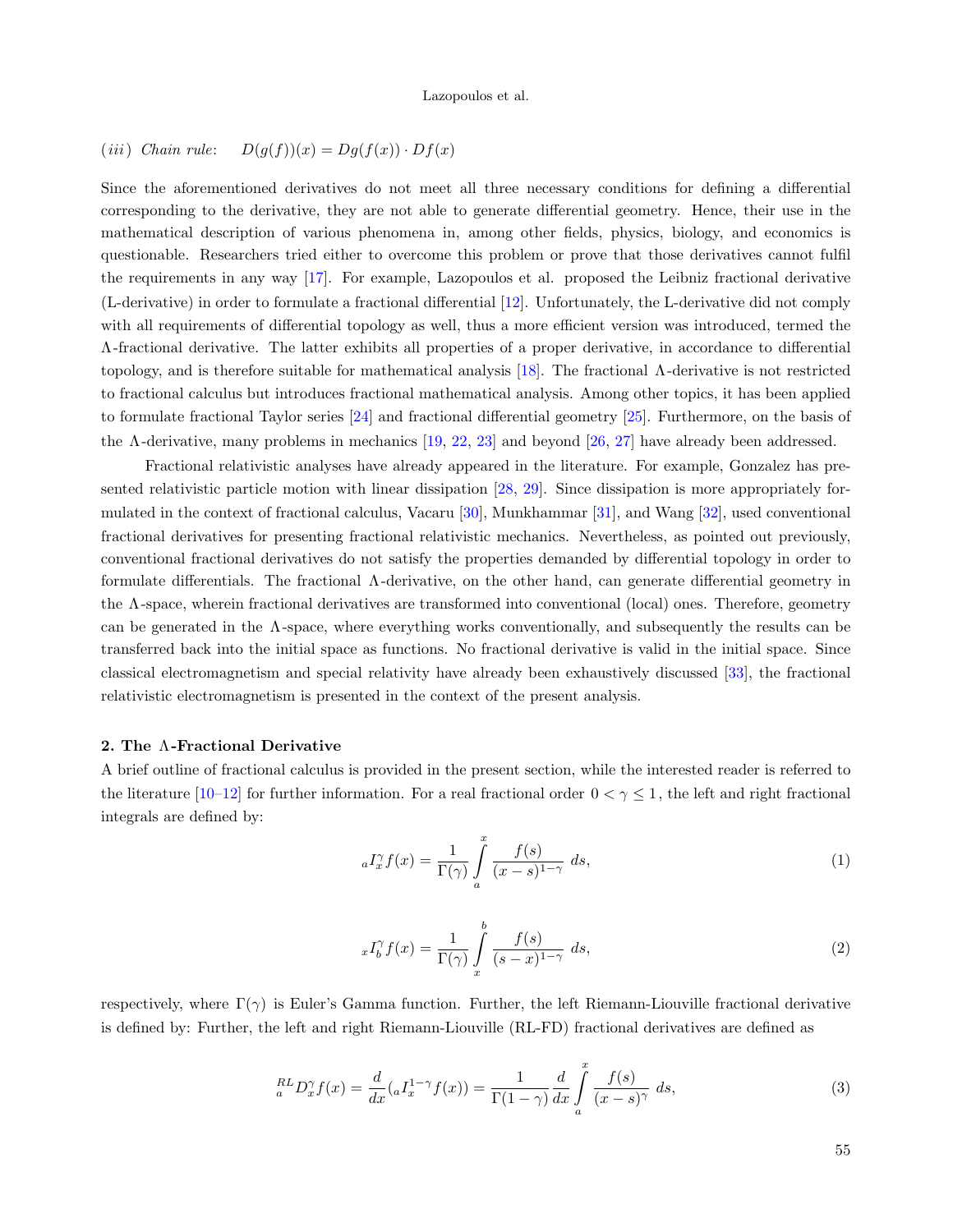$$
{}_{x}^{RL}D_{b}^{\gamma}f(x) = \frac{d}{dx}({}_{x}I_{b}^{1-\gamma}f(x)) = -\frac{1}{\Gamma(1-\gamma)}\frac{d}{dx}\int_{x}^{b}\frac{f(s)}{(s-x)^{\gamma}}ds,
$$
\n(4)

respectively. For the left fractional integral and derivative holds that

<span id="page-2-0"></span>
$$
{}_{a}^{RL}D_{x}^{\gamma}({}_{a}I_{x}^{\gamma}f(x))=f(x). \tag{5}
$$

A similar relation is true for the right fractional Riemann-Liouville derivative and integral.

The  $\Lambda$ -fractional derivative  $(\Lambda$ -FD) is defined as

$$
{}_{a}^{\Lambda}D_{x}^{\gamma}f(x) = \frac{{}_{a}^{RL}D_{x}^{\gamma}f(x)}{{}_{a}^{RL}D_{x}^{\gamma}x}.
$$
\n
$$
(6)
$$

Recalling the definition of the left RL-FD, Eq.  $(3)$ ,  $\Lambda$ -FD is expressed by

$$
\underset{a}{\Lambda}D_{x}^{\gamma}f(x) = \frac{\frac{d_{a}I_{x}^{1-\gamma}f(x)}{dx}}{\frac{d_{a}I_{x}^{1-\gamma}x}{dx}} = \frac{d_{a}I_{x}^{1-\gamma}f(x)}{d_{a}I_{x}^{1-\gamma}x}.
$$
\n<sup>(7)</sup>

<span id="page-2-3"></span>Considering

$$
X = aI_x^{1-\gamma}x,
$$
  
\n
$$
F(X) = aI_x^{1-\gamma}f(x(X)),
$$
\n(8)

the Λ-FD appears to behave as a conventional derivative in the fractional Λ-space  $(X, F(X))$  with local properties. In fact, the Fractional Differential Geometry may be formulated as a conventional differential geometry in the fractional Λ-space  $(X, F(X))$ . Then the results may be transferred to the initial space invoking Eq. [\(5\)](#page-2-0). Indeed, we may transfer the results from the Λ -fractional space to the initial one, using the relation

$$
f(x) = \, _a^{RL} D_x^{1-\gamma} F(X(x)) = \, _a^{RL} D_x^{1-\gamma} I^{1-\gamma} f(x). \tag{9}
$$

Similar procedures may be followed for the right fractional derivatives.

### 3. Fractional Geometry in Λ-Space and its relation to the Initial Space

In order to clarify the ideas, let

<span id="page-2-1"></span>
$$
f(x) = x^2. \tag{10}
$$

<span id="page-2-2"></span>Then, for  $a = 0$ , the  $\Lambda$ -fractional plane  $(X, F(X))$  is defined by

$$
X = \frac{x^{2-\gamma}}{\Gamma(3-\gamma)},\tag{11}
$$

$$
F(X) = 0 I_x^{1-\gamma} f(x(X)) = \frac{1}{\Gamma(1-\gamma)} \int_0^x \frac{s^2}{(x-s)^{1-\gamma}} ds = \frac{2x^{3-\gamma}}{\Gamma(4-\gamma)}.
$$
 (12)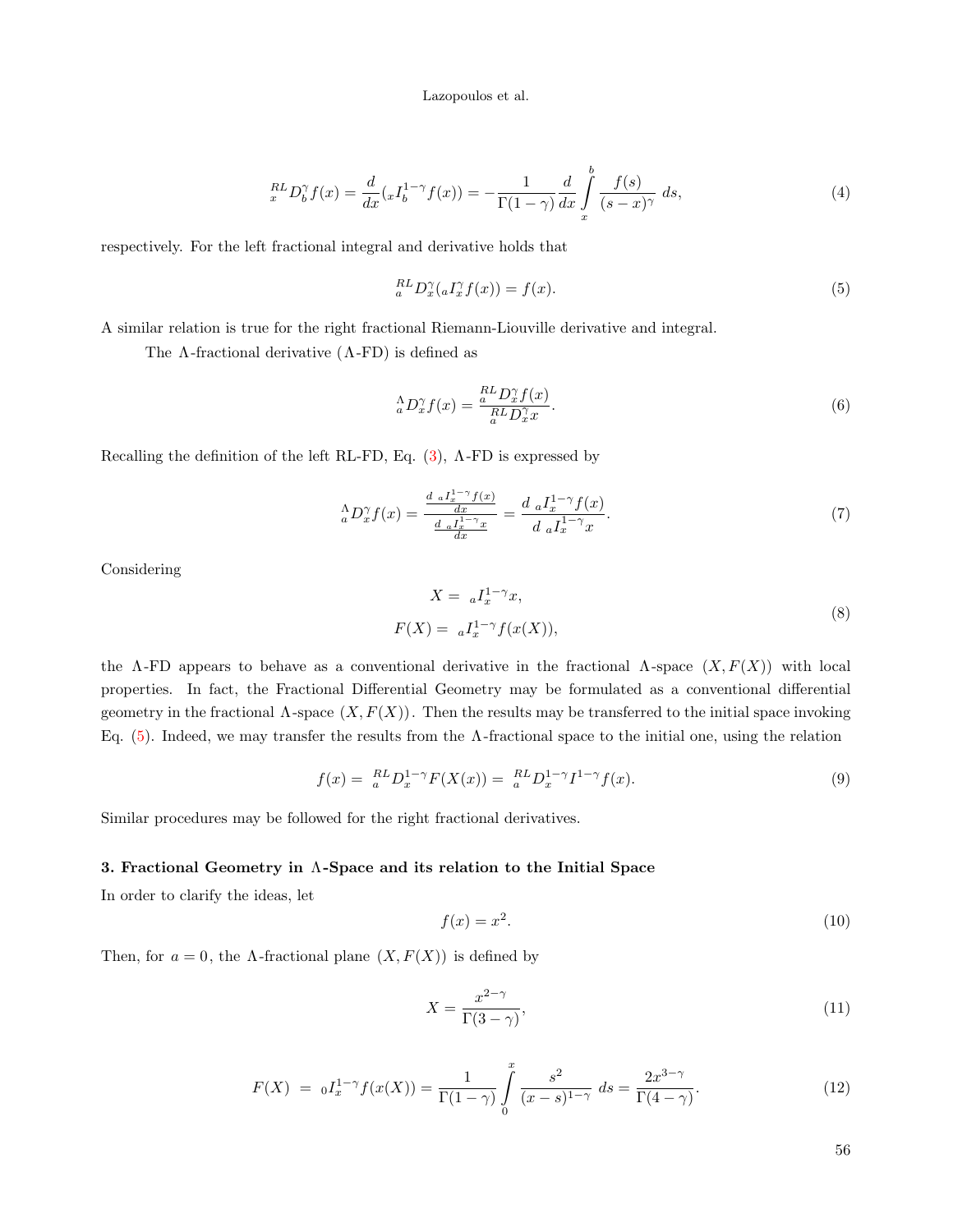Solving Eq.  $(11)$  for x yields

$$
x = (\Gamma(3 - \gamma) X)^{1/(2 - \gamma)}, \tag{13}
$$

and replacing to Eq. [\(12\)](#page-2-2) results to

$$
F(X) = \frac{2(\Gamma(3-\gamma) X)^{(3-\gamma)/(2-\gamma)}}{\Gamma(4-\gamma)}.
$$
\n(14)

For  $\gamma = 0.6$ , the curve in the initial plane  $(x, f(x))$ , shown in Figure [1,](#page-3-0) corresponds to the fractional plane



<span id="page-3-0"></span>**Figure 1.** Initial plane  $(x, f(x) = x^2)$ .

(space) shown in Figure [2.](#page-3-1) Since the tangent space  $Y(X)$  of the curve at a point  $X_0$  is defined by the line



<span id="page-3-1"></span>**Figure 2.** Curve with its tangent in fractional  $\Lambda$ -space  $(X, F(X))$  for  $\gamma = 0.6$ .

$$
Y(X) = F(X_0) + \frac{dF(X_0)}{dX}(X - X_0),\tag{15}
$$

in the fractional plane the derivative

$$
\frac{dF(X)}{dX} = \frac{24(\Gamma(3-\gamma)X)^{3/(2-\gamma)}}{(2-\gamma)\Gamma(6-\gamma)},\tag{16}
$$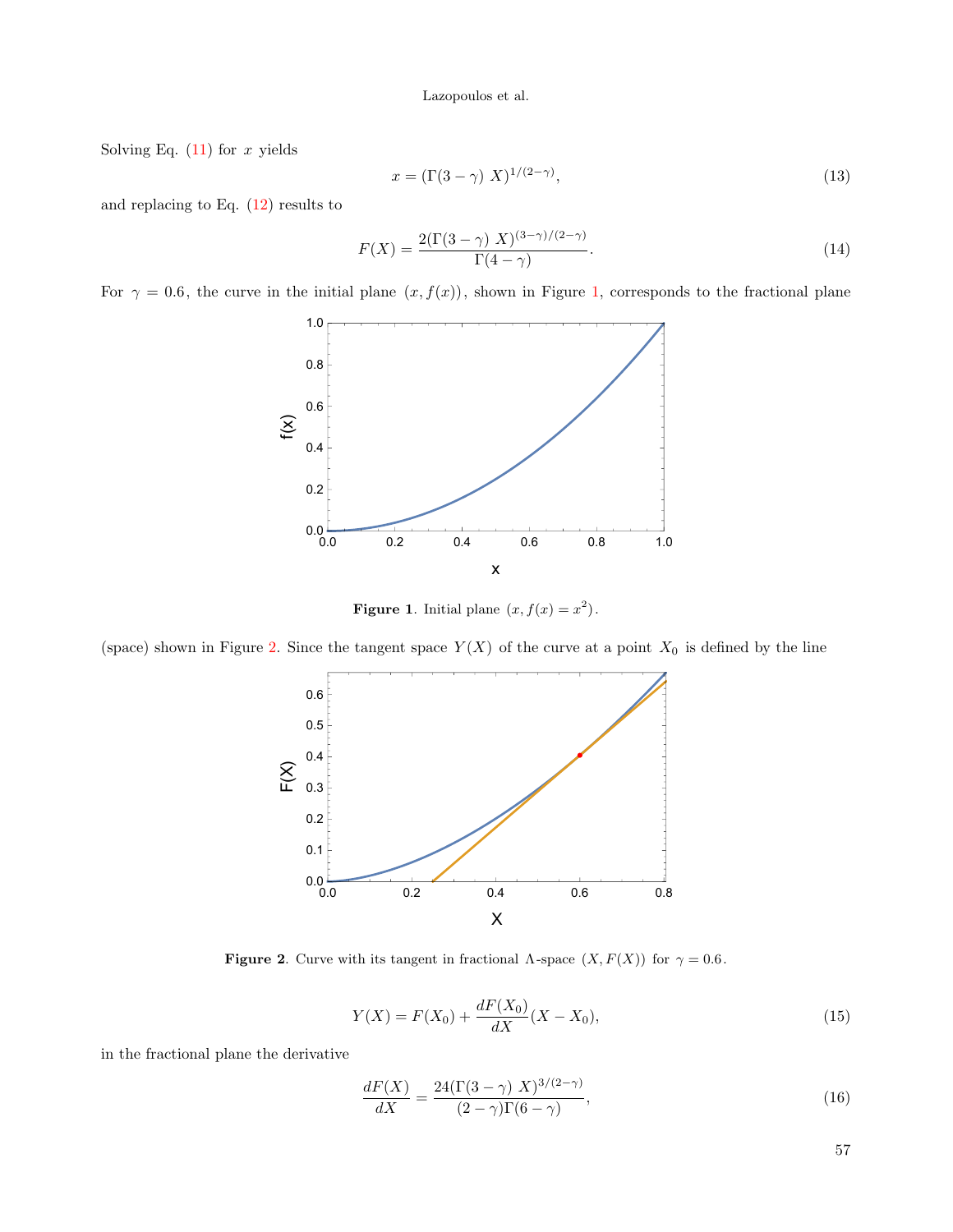for  $\gamma = 0.6$  and  $X_0 = 0.6$  is equal to  $D(F(X_0)) = 1.34$  (Figure [2\)](#page-3-1).

Let us point out that the geometry may not be transferred in the initial space, since formulation of the fractional differential is not possible in  $(x, f(x))$ . Functions may only be transferred from the fractional  $\Lambda$ -space to the initial space.

In addition, it is pointed out that for the derivation it is not necessary to express the various functions with respect to  $X$ . Indeed, since

$$
\frac{dF(X)}{dX} = \frac{\frac{dF(X(x))}{dx}}{\frac{dX(x)}{dx}},\tag{17}
$$

there is no need to perform the substitution of x for the X variable. Calculus through the x variable is simpler but also effective.

### 4. Principles of Special Relativity Theory

The formulation of the theory of Special Relativity depends on the following two fundamental principles:

- $(i)$  all physical phenomena should be governed by the same physical laws in all inertial frames;
- (ii) the velocity of light in vacuum is constant for all inertial observers and equal to  $c \approx 2.99792458$  m/s.

Let  $\Sigma(x, y, z, t)$ ,  $\Sigma'(x', y', z', t')$  be two inertial systems, with the latter moving along the x-axis with constant relative velocity  $V$ . According to Special Relativity, the following two properties emerge:

(P1) dilation of time

$$
\Delta t' = \frac{\Delta t}{\sqrt{1 - \frac{V^2}{c^2}}},\tag{18}
$$

 $(P2)$  contraction of length along the x-axis

$$
\Delta l' = \Delta l \sqrt{1 - \frac{V^2}{c^2}}.\tag{19}
$$

Then the Lorentz transformation between the two inertial systems is expressed by

$$
\begin{pmatrix} c\Delta t' \\ \Delta x' \\ \Delta y' \\ \Delta z' \end{pmatrix} = \Lambda(V) \begin{pmatrix} c\Delta t \\ \Delta x \\ \Delta y \\ \Delta z \end{pmatrix},
$$
\n(20)

<span id="page-4-0"></span>with

$$
A(V) = \begin{pmatrix} \gamma(V) & -\beta(V)\gamma(V) & 0 & 0\\ -\beta(V)\gamma(V) & \gamma(V) & 0 & 0\\ 0 & 0 & 1 & 0\\ 0 & 0 & 0 & 1 \end{pmatrix},
$$
  
\n
$$
\beta(V) = \frac{V}{c},
$$
  
\n
$$
\gamma(V) = \frac{1}{\sqrt{1 - \beta^2(V)}},
$$
  
\n
$$
A(V)A(-V) = 1,
$$
\n(21)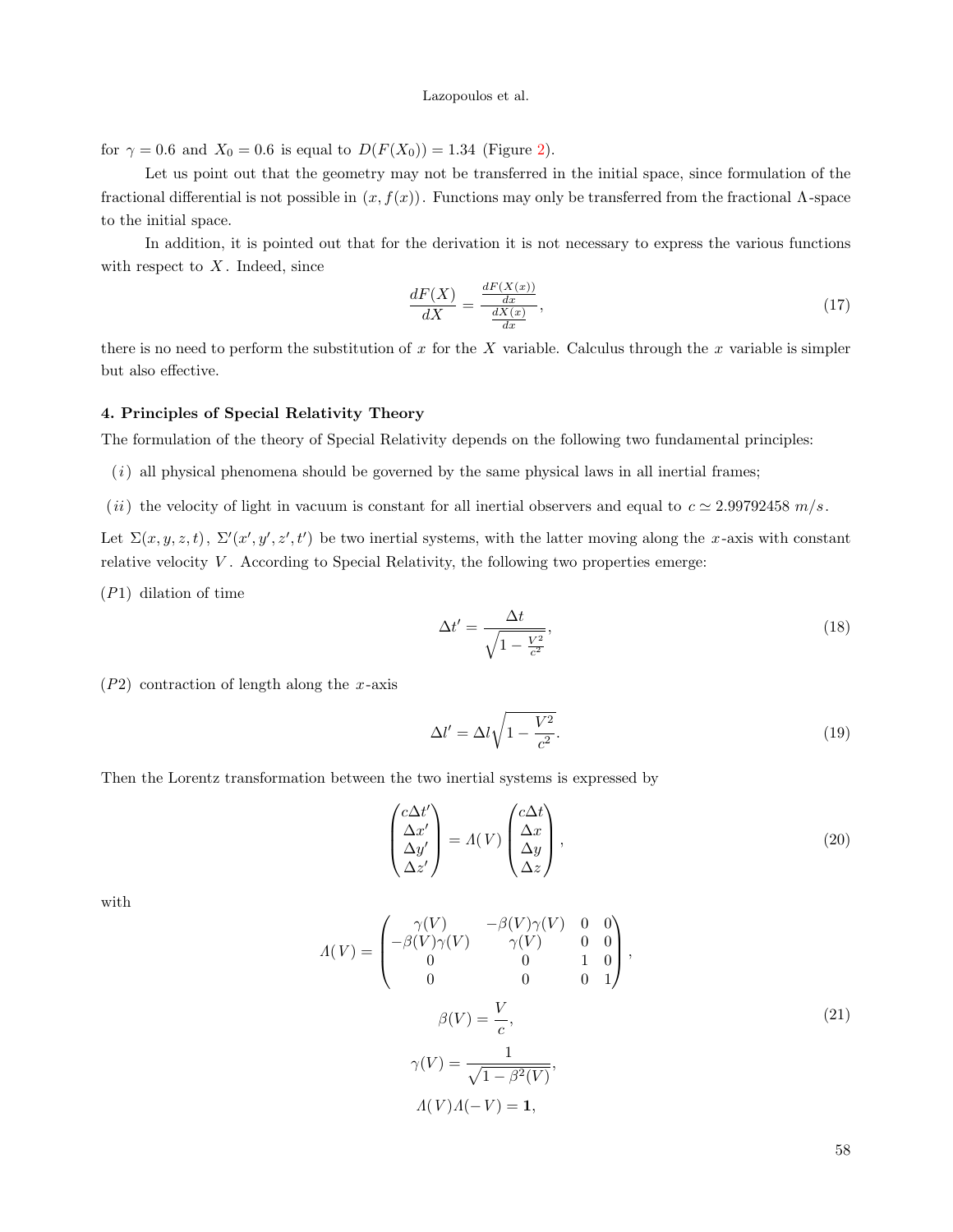where 1 is the identity of  $4 \times 4$  matrices.

If  $(u_x, u_y, u_z)$ ,  $(u'_x, u'_y, u'_z)$  are the components of velocity in  $\Sigma$  and  $\Sigma'$ , respectively, then by means of the Lorentz transformation it follows that

$$
u'_{x} = \frac{u_{x} - V}{1 - \frac{Vu_{x}}{c^{2}}},
$$
  
\n
$$
u'_{y} = \sqrt{1 - \frac{V^{2}}{c^{2}}} \frac{u_{y}}{1 - \frac{Vu_{x}}{c^{2}}},
$$
  
\n
$$
u'_{z} = \sqrt{1 - \frac{V^{2}}{c^{2}}} \frac{u_{z}}{1 - \frac{Vu_{x}}{c^{2}}}. \tag{22}
$$

In turn, for the corresponding components of acceleration  $(a_x, a_y, a_z)$ ,  $(a'_x, a'_y, a'_z)$  in  $\Sigma$  and  $\Sigma'$ , respectively, we obtain

$$
a'_{x} = a_{x} \frac{\left(1 - \frac{V^{2}}{c^{2}}\right)^{3/2}}{\left(1 - \frac{V u_{x}}{c^{2}}\right)^{3}},
$$
  
\n
$$
a'_{y} = \frac{\left(1 - \frac{V^{2}}{c^{2}}\right)^{3/2}}{\left(1 - \frac{V u_{x}}{c^{2}}\right)^{3}} \left(a_{y} + \frac{V}{c^{2}}(a_{x} u_{y} - a_{y} u_{x})\right),
$$
  
\n
$$
a'_{z} = \frac{\left(1 - \frac{V^{2}}{c^{2}}\right)^{3/2}}{\left(1 - \frac{V u_{x}}{c^{2}}\right)^{3}} \left(a_{z} + \frac{V}{c^{2}}(a_{x} u_{z} - a_{z} u_{x})\right).
$$
\n(23)

<span id="page-5-0"></span>The mass m of a body in not constant but depends upon its velocity  $u = ||\mathbf{u}||$ , with  $\mathbf{u}$  being the velocity vector, such that

$$
m = \frac{m_0}{\sqrt{1 - \frac{u^2}{c^2}}},\tag{24}
$$

where  $m_0$  is the rest mass for the inertial observer. Subsequently, Newton's second law is defined by

$$
\mathbf{f} = \frac{d\mathbf{p}}{dt} = \frac{d}{dt} \left( \frac{m_0 \mathbf{u}}{\sqrt{1 - \frac{u^2}{c^2}}} \right) = \frac{d}{dt} (m \mathbf{u}),
$$
\n(25)

with f, p the force and momentum vectors, respectively. Moreover, the kinetic energy of a point mass is defined as

$$
K(u,m) = \frac{mc^2}{\sqrt{1 - \frac{u^2}{c^2}}} - mc^2,
$$
\n(26)

and the total energy as

$$
E(u,m) = \frac{mc^2}{\sqrt{1 - \frac{u^2}{c^2}}} = mc^2 + K(u,m).
$$
\n(27)

Further information regarding Special Relativity theory can be found in the literature [\[33\]](#page-14-2).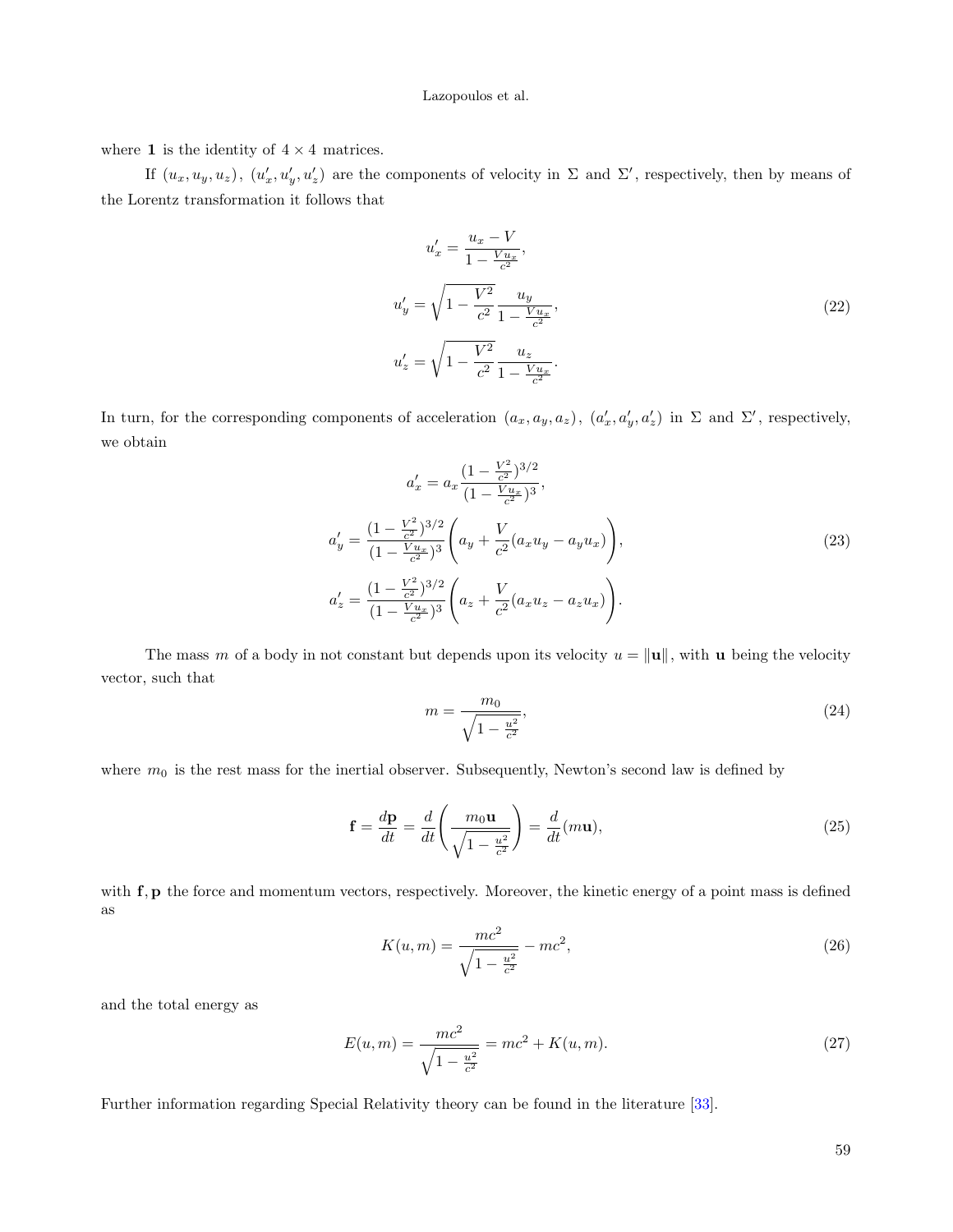# 5. Λ-Fractional Special Relativity Theory

According to  $\Lambda$ -fractional theory, a fractional derivative corresponding to a differential exists only in  $\Lambda$ -space, and only therein may a fractional differential geometry be established. Therefore, physical laws can be developed in  $\Lambda$ -space and thereafter the various results can be transferred as functions to the initial space.

Let V be the constant relative velocity of the inertial coordinate system  ${}^{\Lambda}\Sigma'$  with respect to the inertial system  $^{\Lambda}\Sigma$ , in  $\Lambda$ -space, and c be the speed of light. Then, the relation between time intervals  $\Delta T$  in  $^{\Lambda}\Sigma$  and  $\Delta T'$  in  $\Delta \Sigma'$  is expressed by the property of the dilation of time, that is considered valid in  $\Lambda$ -space, such that

<span id="page-6-0"></span>
$$
\Delta T' = \frac{\Delta T}{\sqrt{1 - \frac{V^2}{c^2}}},\tag{28}
$$

where, according to Eqs. [\(8\)](#page-2-3),

<span id="page-6-2"></span>
$$
T = {}_0I_t^{1-\gamma} t = \frac{t^{2-\gamma}}{\Gamma(3-\gamma)},
$$
  
\n
$$
F(T) = {}_0I_t^{1-\gamma} f(t).
$$
\n(29)

The time dilation relation [\(28\)](#page-6-0) is transferred to the initial space by means of

$$
{}_{0}^{RL}D_{t}^{1-\gamma}\Delta T' = \frac{{}_{0}^{RL}D_{t}^{1-\gamma}\Delta T}{{}_{\sqrt{1-\frac{V^{2}}{c^{2}}}}}. \tag{30}
$$

In similar fashion, the contraction of length along the X-axis in  $\Lambda$ -space is expressed by

$$
\Delta L' = \Delta L \sqrt{1 - \frac{V^2}{c^2}},\tag{31}
$$

<span id="page-6-1"></span>where

$$
\Delta L' = 0 I_t^{1-\gamma} \Delta l',
$$
  
\n
$$
\Delta L = 0 I_t^{1-\gamma} \Delta l.
$$
\n(32)

Transferring of the lengths [\(32\)](#page-6-1) to the initial space is effected by

$$
\Delta l = \, _0^{RL} D_t^{1-\gamma} \Delta L, \n\Delta l' = \, _0^{RL} D_t^{1-\gamma} \Delta L'.
$$
\n(33)

The Lorentz transformation between  ${}^{\Lambda}\Sigma$  and  ${}^{\Lambda}\Sigma'$  is now formulated as

$$
\begin{pmatrix} c\Delta T' \\ \Delta X' \\ \Delta Y' \\ \Delta Z' \end{pmatrix} = \Lambda(V) \begin{pmatrix} c\Delta T \\ \Delta X \\ \Delta Y \\ \Delta Z \end{pmatrix},
$$
\n(34)

with  $\Lambda(V)$  provided by Eqs. [\(21\)](#page-4-0), and then transferred to the initial space according to

$$
\begin{pmatrix} c\Delta t' \\ \Delta x' \\ \Delta y' \\ \Delta z' \end{pmatrix} = A(V) \stackrel{RL}{\circ} D_t^{1-\gamma} \begin{pmatrix} c\Delta T \\ \Delta X \\ \Delta Y \\ \Delta Z \end{pmatrix},
$$
\n(35)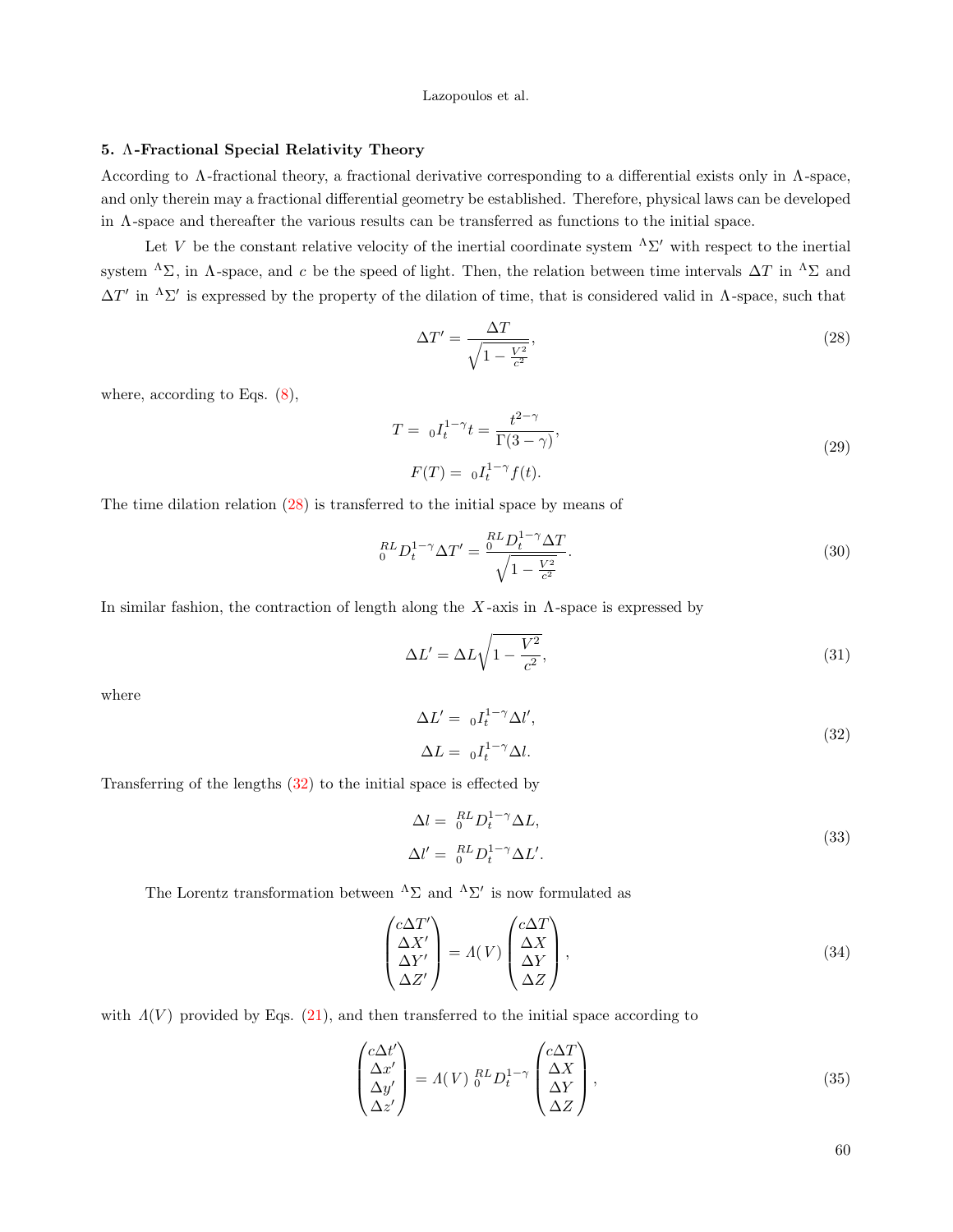<span id="page-7-0"></span>The last equation expresses the fractional Lorentz transformation. If  $(U_x, U_y, U_z)$ ,  $(U'_x, U'_y, U'_z)$  are the components of velocity in  $^{\Lambda}\Sigma$ ,  $^{\Lambda}\Sigma'$ , respectively, then by means of the Lorentz transformation it follows that

$$
U'_{x} = \frac{U_{x} - V}{1 - \frac{VU_{x}}{c^{2}}},
$$
  
\n
$$
U'_{y} = \sqrt{1 - \frac{V^{2}}{c^{2}} \frac{U_{y}}{1 - \frac{VU_{x}}{c^{2}}}},
$$
  
\n
$$
U'_{z} = \sqrt{1 - \frac{V^{2}}{c^{2}} \frac{U_{z}}{1 - \frac{VU_{x}}{c^{2}}}}.
$$
\n(36)

In the  $\Lambda\operatorname{-fractional}$  space

<span id="page-7-2"></span>
$$
U_x = \frac{\Lambda}{0} D_t^{\gamma} x(t) = \frac{dX(t)}{dT(t)},
$$
  
\n
$$
U_y = \frac{\Lambda}{0} D_t^{\gamma} y(t) = \frac{dY(t)}{dT(t)},
$$
  
\n
$$
U_z = \frac{\Lambda}{0} D_t^{\gamma} z(t) = \frac{dZ(t)}{dT(t)},
$$
\n(37)

<span id="page-7-3"></span>with

$$
X(t) = {}_0I_t^{1-\gamma}x(t), \quad Y(t) = {}_0I_t^{1-\gamma}y(t), \quad Z(t) = {}_0I_t^{1-\gamma}z(t),
$$
  

$$
T(t) = {}_0I_t^{1-\gamma}t.
$$
 (38)

Therefore, Eqs. [\(36\)](#page-7-0) can now be written in the form:

<span id="page-7-1"></span>
$$
U'_{x} = \frac{\stackrel{\Lambda}{0} D_{t}^{\gamma} x(t) - V}{1 - \frac{V}{c^{2}} \stackrel{\Lambda}{0} D_{t}^{\gamma} x(t)},
$$
  
\n
$$
U'_{y} = \sqrt{1 - \frac{V^{2}}{c^{2}}} \frac{\stackrel{\Lambda}{0} D_{t}^{\gamma} y(t)}{1 - \frac{V}{c^{2}} \stackrel{\Lambda}{0} D_{t}^{\gamma} x(t)},
$$
  
\n
$$
U'_{z} = \sqrt{1 - \frac{V^{2}}{c^{2}}} \frac{\stackrel{\Lambda}{0} D_{t}^{\gamma} z(t)}{1 - \frac{V}{c^{2}} \stackrel{\Lambda}{0} D_{t}^{\gamma} x(t)}.
$$
\n(39)

Transferring the components of velocity from  $\Lambda$ -space to the initial one, for the case of the  $\Sigma$  inertial frame we obtain:

$$
u_x = {}_{0}^{RL}D_t^{1-\gamma}U_x = {}_{0}^{RL}D_t^{1-\gamma} \left( {}_{0}^{\Lambda}D_t^{\gamma}x(t) \right) = {}_{0}^{RL}D_t^{1-\gamma} \left( \frac{dX(t)}{dT(t)} \right),
$$
  
\n
$$
u_y = {}_{0}^{RL}D_t^{1-\gamma}U_y = {}_{0}^{RL}D_t^{1-\gamma} \left( {}_{0}^{\Lambda}D_t^{\gamma}y(t) \right) = {}_{0}^{RL}D_t^{1-\gamma} \left( \frac{dY(t)}{dT(t)} \right),
$$
  
\n
$$
u_z = {}_{0}^{RL}D_t^{1-\gamma}U_z = {}_{0}^{RL}D_t^{1-\gamma} \left( {}_{0}^{\Lambda}D_t^{\gamma}z(t) \right) = {}_{0}^{RL}D_t^{1-\gamma} \left( \frac{dZ(t)}{dT(t)} \right),
$$
\n(40)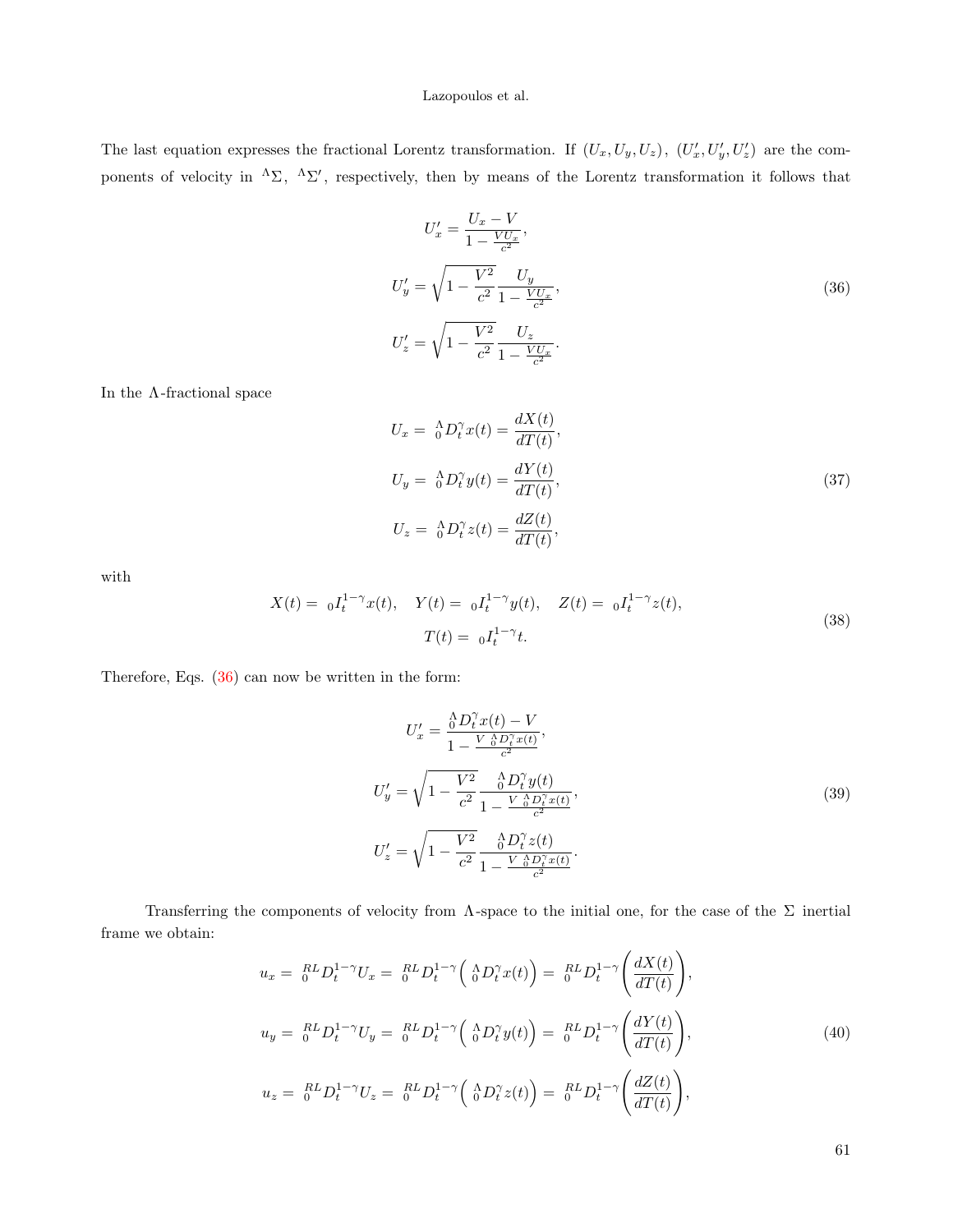and, by virtue of Eqs.  $(39)$ , for  $\Sigma'$ :

$$
u'_{x} = {}_{0}^{RL} D_{t}^{1-\gamma} U'_{x} = {}_{0}^{RL} D_{t}^{1-\gamma} \left( \frac{\Lambda}{1 - \frac{V}{\Lambda} \frac{\Lambda}{\Lambda} D_{t}^{\gamma} x(t)} \right),
$$
  
\n
$$
u'_{y} = {}_{0}^{RL} D_{t}^{1-\gamma} U'_{y} = \sqrt{1 - \frac{V^{2}}{c^{2}}} {}_{0}^{RL} D_{t}^{1-\gamma} \left( \frac{\Lambda}{1 - \frac{V}{\Lambda} \frac{\Lambda}{\Lambda} D_{t}^{\gamma} y(t)} \right),
$$
  
\n
$$
u'_{z} = {}_{0}^{RL} D_{t}^{1-\gamma} U'_{z} = \sqrt{1 - \frac{V^{2}}{c^{2}}} {}_{0}^{RL} D_{t}^{1-\gamma} \left( \frac{\Lambda}{1 - \frac{V}{\Lambda} \frac{\Lambda}{\Lambda} D_{t}^{\gamma} z(t)} \right).
$$
\n(41)

Proceeding in similar fashion, if  $(A_x, A_y, A_z)$ ,  $(A'_x, A'_y, A'_z)$  are the components of acceleration in  ${}^{\Lambda}\Sigma$ ,  ${}^{\Lambda}\Sigma'$ , respectively, it follows that

<span id="page-8-0"></span>
$$
A'_x = A_x \frac{\left(1 - \frac{V^2}{c^2}\right)^{3/2}}{\left(1 - \frac{VU_x}{c^2}\right)^3},
$$
  
\n
$$
A'_y = \frac{\left(1 - \frac{V^2}{c^2}\right)^{3/2}}{\left(1 - \frac{VU_x}{c^2}\right)^3} \left(A_y + \frac{V}{c^2}(A_xU_y - A_yU_x)\right),
$$
  
\n
$$
A'_z = \frac{\left(1 - \frac{V^2}{c^2}\right)^{3/2}}{\left(1 - \frac{VU_x}{c^2}\right)^3} \left(A_z + \frac{V}{c^2}(A_xU_z - A_zU_x)\right).
$$
\n(42)

Analogously to Eqs.  $(37)$ ,

$$
A_x = \frac{\Lambda}{0} D_t^{\gamma} (\frac{\gamma}{0} D_t^{\gamma} x(t)) = \frac{d^2 X(t)}{dT(t)^2},
$$
  
\n
$$
A_y = \frac{\Lambda}{0} D_t^{\gamma} (\frac{\gamma}{0} D_t^{\gamma} y(t)) = \frac{d^2 Y(t)}{dT(t)^2},
$$
  
\n
$$
A_z = \frac{\Lambda}{0} D_t^{\gamma} (\frac{\gamma}{0} D_t^{\gamma} z(t)) = \frac{d^2 Z(t)}{dT(t)^2},
$$
\n(43)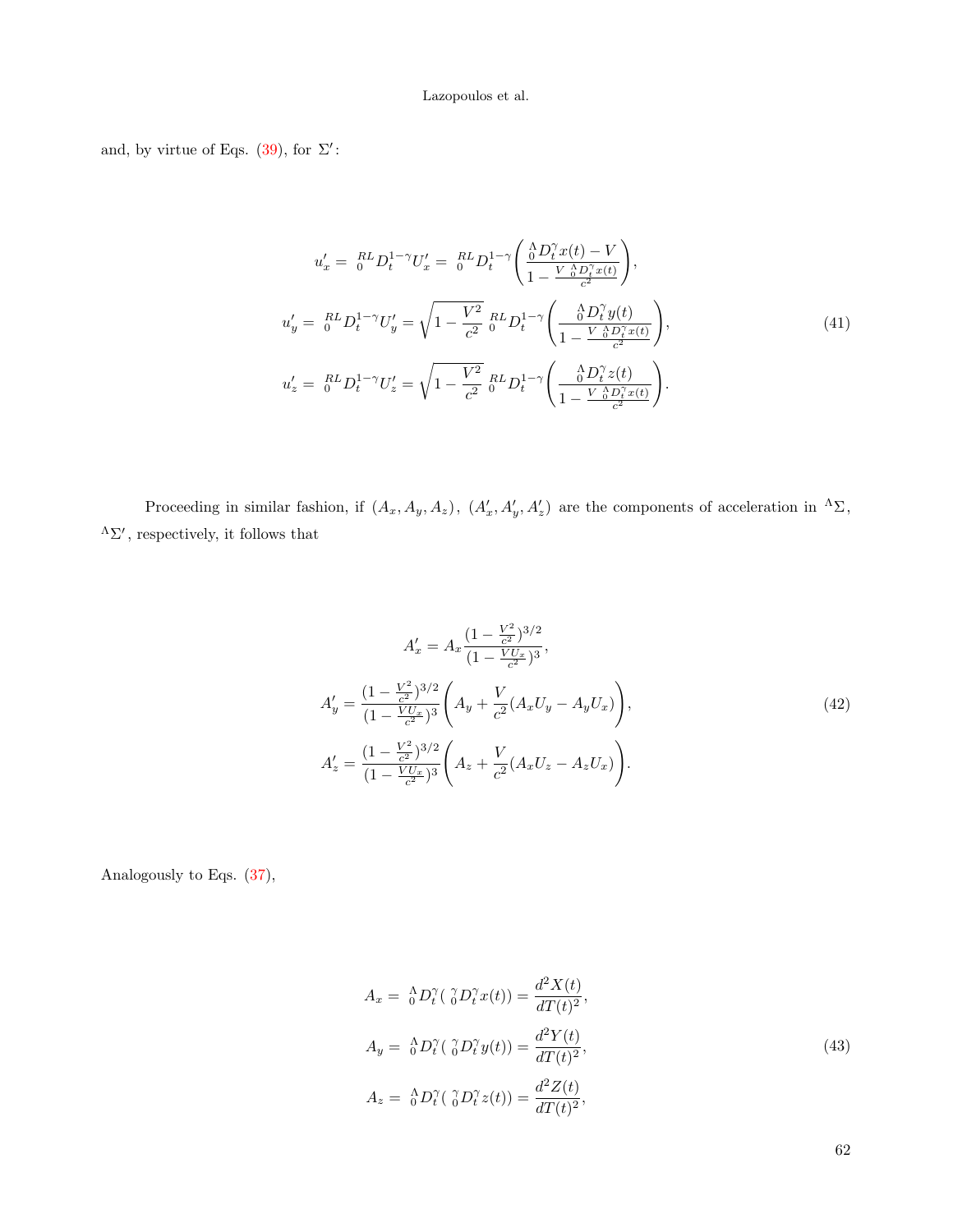with  $X(t)$ ,  $Y(t)$ ,  $Z(t)$ ,  $T(t)$  given by Eqs. [\(38\)](#page-7-3). In turn, Eqs. [\(42\)](#page-8-0) can now be written in the form:

<span id="page-9-0"></span>
$$
A'_{x} = \stackrel{\Lambda}{0} D_{t}^{\gamma} (\stackrel{\Lambda}{0} D_{t}^{\gamma} x(t)) \frac{\left(1 - \frac{V^{2}}{c^{2}}\right)^{3/2}}{\left(1 - \frac{V^{2}}{c^{2}}\right)^{3/2}} \left(1 - \frac{V^{2}}{c^{2}}\right)^{3/2}
$$
\n
$$
A'_{y} = \frac{\left(1 - \frac{V^{2}}{c^{2}}\right)^{3/2}}{\left(1 - \frac{V^{2}}{c^{2}}\right)^{3/2}} \left(\stackrel{\Lambda}{0} D_{t}^{\gamma} (\stackrel{\Lambda}{0} D_{t}^{\gamma} y(t)) + \frac{V}{c^{2}} \left(\stackrel{\Lambda}{0} D_{t}^{\gamma} (\stackrel{\Lambda}{0} D_{t}^{\gamma} x(t))\right) (\stackrel{\Lambda}{0} D_{t}^{\gamma} y(t)) - \left(\stackrel{\Lambda}{0} D_{t}^{\gamma} (\stackrel{\Lambda}{0} D_{t}^{\gamma} y(t))\right) (\stackrel{\Lambda}{0} D_{t}^{\gamma} x(t))\right)\right),
$$
\n
$$
A'_{z} = \frac{\left(1 - \frac{V^{2}}{c^{2}}\right)^{3/2}}{\left(1 - \frac{V^{2}}{c^{2}}\right)^{3/2}} \left(\stackrel{\Lambda}{0} D_{t}^{\gamma} (\stackrel{\Lambda}{0} D_{t}^{\gamma} z(t)) + \frac{V}{c^{2}} \left(\stackrel{\Lambda}{0} D_{t}^{\gamma} (\stackrel{\Lambda}{0} D_{t}^{\gamma} x(t))\right) (\stackrel{\Lambda}{0} D_{t}^{\gamma} z(t)) - \left(\stackrel{\Lambda}{0} D_{t}^{\gamma} (\stackrel{\Lambda}{0} D_{t}^{\gamma} z(t))\right) (\stackrel{\Lambda}{0} D_{t}^{\gamma} x(t))\right)\right).
$$
\n
$$
(44)
$$

Transferring the components of acceleration from  $\Lambda$ -space to the initial one, for the case of the  $\Sigma$  inertial frame we obtain:

$$
a_x = {}_{0}^{RL}D_t^{1-\gamma}A_x = {}_{0}^{RL}D_t^{1-\gamma} \left( {}_{0}^{\Lambda}D_t^{\gamma} \left( {}_{0}^{\Lambda}D_t^{\gamma}x(t) \right) \right) = {}_{0}^{RL}D_t^{1-\gamma} \left( \frac{d^2X(t)}{dT(t)^2} \right),
$$
  
\n
$$
a_y = {}_{0}^{RL}D_t^{1-\gamma}A_y = {}_{0}^{RL}D_t^{1-\gamma} \left( {}_{0}^{\Lambda}D_t^{\gamma} \left( {}_{0}^{\Lambda}D_t^{\gamma}y(t) \right) \right) = {}_{0}^{RL}D_t^{1-\gamma} \left( \frac{d^2Y(t)}{dT(t)^2} \right),
$$
  
\n
$$
a_z = {}_{0}^{RL}D_t^{1-\gamma}A_z = {}_{0}^{RL}D_t^{1-\gamma} \left( {}_{0}^{\Lambda}D_t^{\gamma} \left( {}_{0}^{\Lambda}D_t^{\gamma}z(t) \right) \right) = {}_{0}^{RL}D_t^{1-\gamma} \left( \frac{d^2Z(t)}{dT(t)^2} \right),
$$
  
\n(45)

and for  $\Sigma'$ :

$$
a'_{x} = {}_{0}^{RL} D_{t}^{\gamma - 1} A'_{x},
$$
  
\n
$$
a'_{y} = {}_{0}^{RL} D_{t}^{\gamma - 1} A'_{y},
$$
  
\n
$$
a'_{z} = {}_{0}^{RL} D_{t}^{\gamma - 1} A'_{z},
$$
\n(46)

with  $A'_x$ ,  $A'_y$ ,  $A'_z$  defined by Eqs. [\(44\)](#page-9-0).

In conventional Special Relativity theory the non-constant mass of a body depends upon the velocity  $\mathbf u$ , as expressed in Eq. [\(24\)](#page-5-0). In  $\Lambda$ -space, the mass M corresponding to a rest mass  $M_0$  is defined by

$$
M = \frac{M_0}{\sqrt{1 - \frac{(\Lambda D_t^{\gamma} x(t))^2 + (\Lambda D_t^{\gamma} y(t))^2 + (\Lambda D_t^{\gamma} z(t))^2}{c^2}}}.
$$
(47)

It is further pointed out that

$$
M_0 = 0 I_t^{1-\gamma} m_0 = \frac{m_0 t^{1-\gamma}}{\Gamma(2-\gamma)},
$$
\n(48)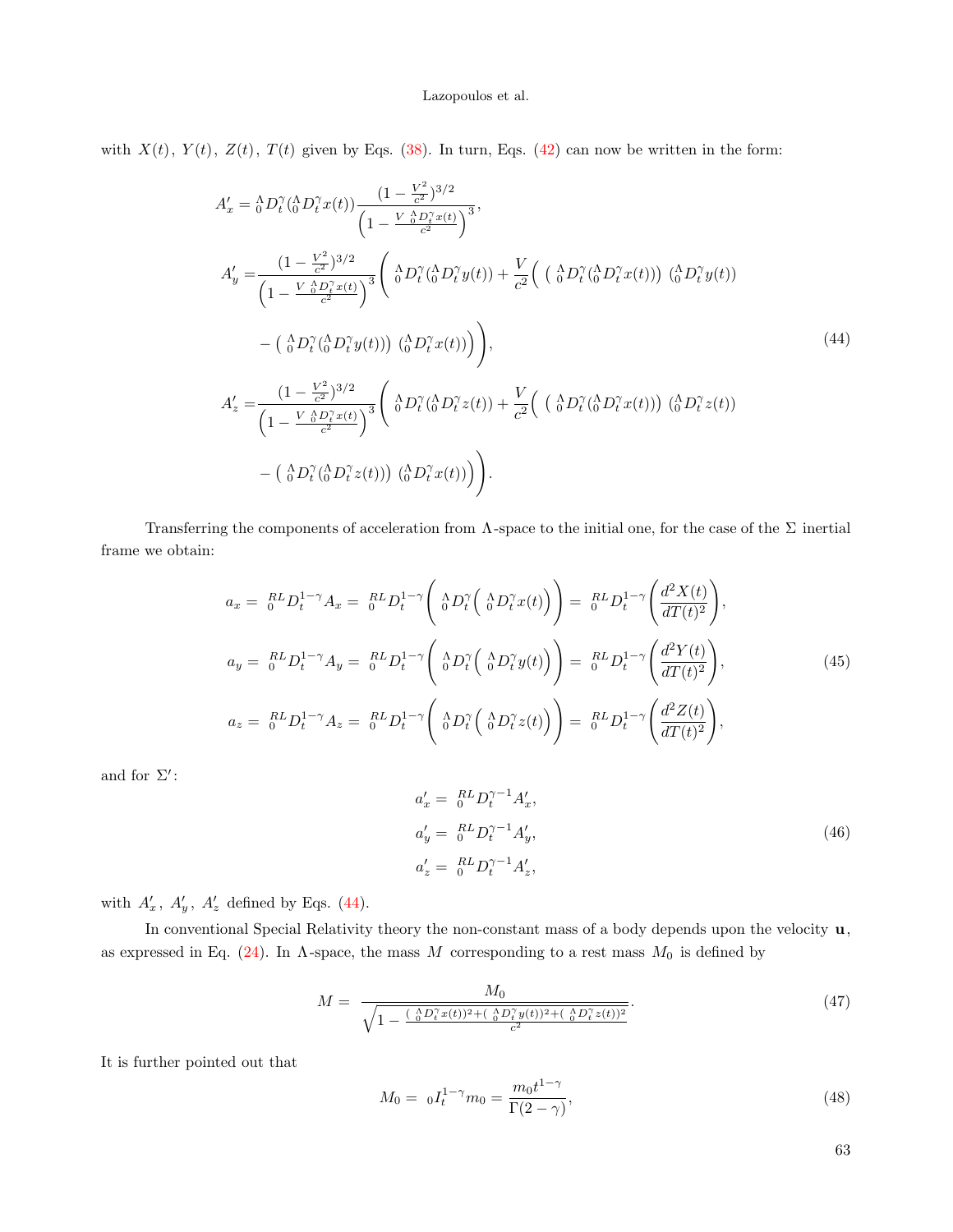where  $m_0$  is the rest mass in the inertial system  $\Sigma$  of the initial space. Consequently, the current mass m in  $Σ$  is defined by

$$
m = \, _0^{RL} D_t^{1-\gamma} M = \, _0^{RL} D_t^{1-\gamma} \Bigg( \frac{m_0 t^{1-\gamma}}{\Gamma(2-\gamma)\sqrt{1 - \frac{(\, _0^A D_t^{\gamma} x(t))^2 + (\, _0^A D_t^{\gamma} y(t))^2 + (\, _0^A D_t^{\gamma} z(t))^2}{c^2}} \Bigg). \tag{49}
$$

In  $\Lambda$ -space, Newton's second law is formulated as

$$
\mathbf{F} = \frac{d\mathbf{P}}{dT} = \frac{d}{dT} \left( \frac{M_0 \mathbf{U}}{\sqrt{1 - \frac{U^2}{c^2}}} \right) = \frac{d}{dT} (M \mathbf{U}),\tag{50}
$$

with **F** being the force,  $M, M_0$  the current and rest masses, respectively, **P** the momentum, and **U** the velocity vector. Recalling Eqs. [\(37\)](#page-7-2), Newton's second law can be further expressed as

$$
\mathbf{F} = \frac{d}{dT} \left( \frac{M_0 \left( \left( \begin{array}{c} \Lambda \ D_t^{\gamma} x(t) \right) \mathbf{i} + \left( \begin{array}{c} \Lambda \ D_t^{\gamma} y(t) \right) \mathbf{j} + \left( \begin{array}{c} \Lambda \ D_t^{\gamma} z(t) \end{array} \mathbf{k} \right) \right)}{\sqrt{1 - \frac{\left( \begin{array}{c} \Lambda \ D_t^{\gamma} x(t) \right)^2 + \left( \begin{array}{c} \Lambda \ D_t^{\gamma} y(t) \right)^2 + \left( \begin{array}{c} \Lambda \ D_t^{\gamma} z(t) \right)^2 \end{array} \right)}}{c^2}} \right), \tag{51}
$$

where **i**, **j**, **k** are the unit vectors of the coordinate space standard basis. The force is transferred to the initial space by

$$
\mathbf{f} = \, _0^{RL} D_t^{1-\gamma} \mathbf{F}.\tag{52}
$$

Moreover, the kinetic energy of a point with mass M and velocity magnitude  $V = ||\mathbf{U}||$  is expressed in Λ-space according to

$$
K(V, M) = \frac{Mc^2}{\sqrt{1 - \frac{V^2}{c^2}}} - Mc^2,
$$
\n(53)

with

$$
V^2 = \left(\begin{array}{c} \Lambda \, D_t^{\gamma} x(t) \end{array}\right)^2 + \left(\begin{array}{c} \Lambda \, D_t^{\gamma} y(t) \end{array}\right)^2 + \left(\begin{array}{c} \Lambda \, D_t^{\gamma} z(t) \end{array}\right)^2. \tag{54}
$$

Transferring of the kinetic energy to the initial space reference frame is effected by

$$
K(u,m) = {}_0I_t^{1-\gamma}K(V,M).
$$
\n(55)

Finally, the total energy of the system in  $\Lambda$ -space is expressed as

$$
E(V, M) = \frac{Mc^2}{\sqrt{1 - \frac{V^2}{c^2}}} = Mc^2 + K(V, M),
$$
\n(56)

and its transfer to the initial space reads

$$
E(u,m) = {}_0I_t^{1-\gamma} E(V,M) = {}_0I_t^{1-\gamma} \big(Mc^2 + K(V,M)\big). \tag{57}
$$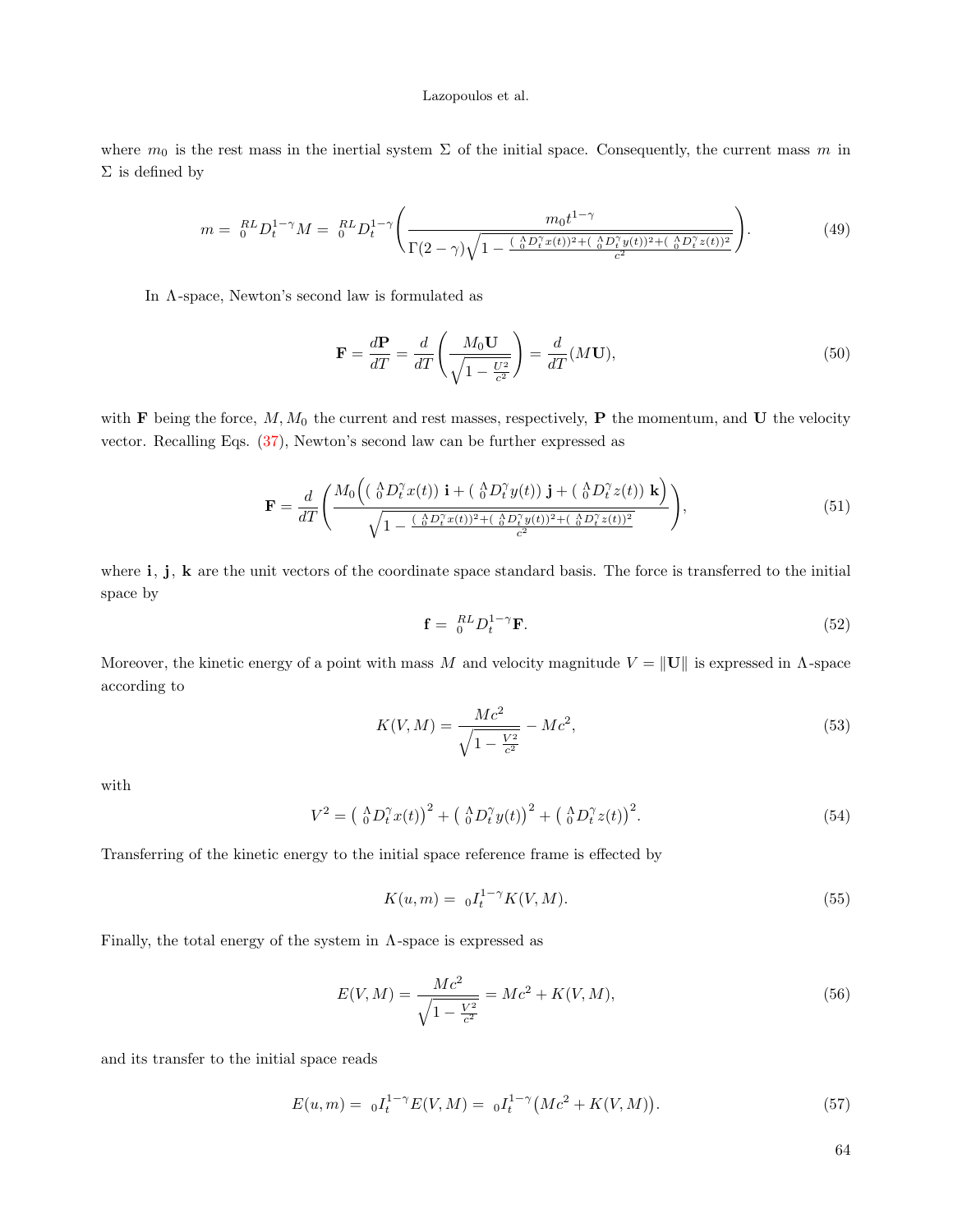### 6. Fractional Special Relativity and Classical Electromagnetism

### 6.1. Special Relativity and Electromagnetism

The influence of Special Relativity theory on classical electromagnetism is well documented in literature (cf., for example,  $[33]$ . To outline that influence, let **E** be the electric field intensity, **D** the electric flux density, H the magnetic field strength, and B the magnetic flux density, of an inertial frame  $\Sigma$ , and let  $\Sigma'$  be another inertial frame moving relative to  $\Sigma$  with velocity **v**. Denoting with  $\hat{\mathbf{v}}$  the velocity unit vector, the various fields in the two inertial frames are related by

<span id="page-11-0"></span>
$$
\mathbf{E}' = \gamma(A)(\mathbf{E} + \mathbf{v} \times \mathbf{B}) - (\gamma(A) - 1)(\mathbf{E} \cdot \hat{\mathbf{v}})\hat{\mathbf{v}},
$$
  
\n
$$
\mathbf{B}' = \gamma(A)\left(\mathbf{B} - \mathbf{v} \times \frac{\mathbf{B}}{c^2}\right) - (\gamma(A) - 1)(\mathbf{B} \cdot \hat{\mathbf{v}})\hat{\mathbf{v}},
$$
  
\n
$$
\mathbf{D}' = \gamma(A)\left(\mathbf{D} + \mathbf{v} \times \frac{\mathbf{H}}{c^2}\right) + (1 - \gamma(A))(\mathbf{D} \cdot \hat{\mathbf{v}})\hat{\mathbf{v}},
$$
  
\n
$$
\mathbf{H}' = \gamma(A)(\mathbf{H} + \mathbf{v} \times \mathbf{D}) + (1 - \gamma(A))(\mathbf{H} \cdot \hat{\mathbf{v}})\hat{\mathbf{v}},
$$
 (58)

with  $\gamma(\Lambda)$  defined by Eqs. [\(21\)](#page-4-0). When a particle of charge q is moving with velocity u with respect to  $\Sigma$ , the Lorentz force is defined by

<span id="page-11-2"></span>
$$
\mathbf{F} = q\mathbf{E} + q\mathbf{u} \times \mathbf{B}.\tag{59}
$$

<span id="page-11-4"></span>Similarly, in  $\Sigma'$ ,

<span id="page-11-1"></span>
$$
\mathbf{F}' = q\mathbf{E}' + q\mathbf{u} \times \mathbf{B}'.\tag{60}
$$

Finally, the charge and current density in the two inertial frames are related by

$$
\rho' = \gamma(A) \left( \rho - \frac{\mathbf{J} \cdot \hat{\mathbf{v}}}{c^2} \right),
$$
  

$$
\mathbf{J}' = \mathbf{J} - \gamma(A) \rho \mathbf{v} + (\gamma(A) - 1)(\mathbf{J} \cdot \hat{\mathbf{v}}) \hat{\mathbf{v}},
$$
 (61)

respectively.

### 6.2. Fractional Relativity and Electromagnetism

Fractional analysis has already proved out to be a quite useful mathematical tool for the investigation of relativistic phenomena [\[28–](#page-13-21)[32\]](#page-14-1). In the present section, a short introduction is provided for the application of the fractional Λ -derivative in the study of electromagnetic phenomena in the context of Special Relativity theory.

Recall that only the fractional  $\Lambda$ -derivative can generate differential geometry, whereas other fractional derivatives do not correspond to differential and, therefore, are not suitable for formulating equations for physical problems. It is further reminded that differential geometry along with the fractional Λ -derivative are only valid in Λ -space, wherein the various derivatives exhibit conventional behaviour and are local. Functions can be transferred from  $\Lambda$ -space to the initial one by invoking the relation

<span id="page-11-3"></span>
$$
f(t) = \binom{RL}{0} D_t^{1-\gamma} \left( \left( \int_t^{1-\gamma} F(T(t)) \right) = \binom{RL}{0} D_t^{1-\gamma} \left( \int_t^{1-\gamma} f(t) \right), \tag{62}
$$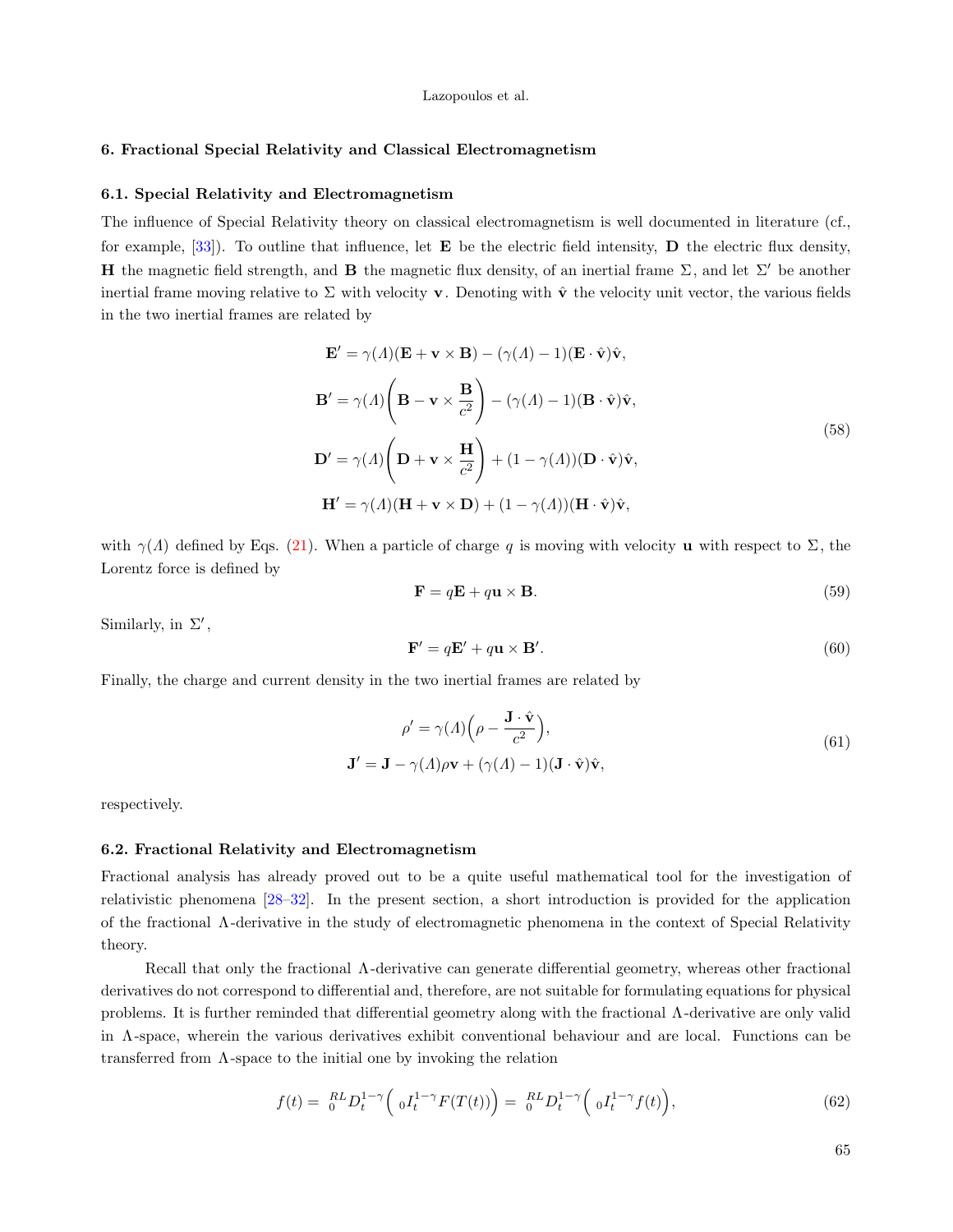where  $F(T)$ , in the present context, are the Λ-space expressions of the various functions presented in Eqs.  $(58)-(61)$  $(58)-(61)$  $(58)-(61)$ . As  $\Lambda$ -space expressions, these functions should be expressed with respect to the T variable (recall Eqs.  $(29)$ ). For example, the Lorentz force, Eq.  $(59)$ , is expressed in Λ-space as

$$
\mathbf{F}(T) = q\mathbf{E}(T) + q\mathbf{u}(T) \times \mathbf{B}(T),\tag{63}
$$

where

$$
\mathbf{u}(T) = \frac{d\mathbf{X}(T)}{dT}.\tag{64}
$$

Taking into account Eqs. [\(29\)](#page-6-2) and [\(62\)](#page-11-3), the Lorentz force is expressed in the initial by means of the transformation

$$
\mathbf{f}(t) = \, _0^{RL} \mathbf{D}_t^{1-\gamma} \left( \, _0 \mathbf{I}_t^{1-\gamma} \mathbf{F}(T(t)) \right) = \, _0^{RL} \mathbf{D}_t^{1-\gamma} \left( q\mathbf{E}(T) + q\mathbf{u}(T) \times \mathbf{B}(T) \right). \tag{65}
$$

Moreover, combining Eq.  $(60)$  with  $(58a,b)$  we obtain the Lorentz force in  $\Sigma'$ , which reads

$$
\mathbf{F}' = q(\gamma(A)(\mathbf{E} + \mathbf{v} \times \mathbf{B}) - (\gamma(A) - 1)(\mathbf{E} \cdot \hat{\mathbf{v}})\hat{\mathbf{v}} + q\mathbf{u} \times \left(\gamma(A)\Big(\mathbf{B} - \mathbf{v} \times \frac{\mathbf{B}}{c^2}\Big) - (\gamma(A) - 1)(\mathbf{B} \cdot \hat{\mathbf{v}})\hat{\mathbf{v}}\right).
$$
 (66)

Transferring  $\mathbf{F}'$  to the initial space is effected by

$$
\mathbf{f}'(t) = \, _0^{RL} \mathbf{D}_t^{1-\gamma} \left( \, _0 \mathbf{I}_t^{1-\gamma} \mathbf{F}'(T(t)) \right). \tag{67}
$$

The procedure employed above can be followed for the definition of any physical quantity pertaining to fractional relativistic electromagnetism.

### 7. Conclusion

Fractional relativity theory has been proposed in the context of the fractional Λ -derivative and the corresponding fractional  $\Lambda$ -space. Since the  $\Lambda$ -derivative behaves conventionally in  $\Lambda$ -space, the analysis concerning the results of Special Relativity theory is formulated in the Λ -space, where relativistic mechanics theorems are derived. The results are transferred from the fractional Λ -space back to the initial one through the Riemann-Liouville derivative. Furthermore, the proposed fractional special relativity theory is applied to classical electromagnetism, where the various fields are defined in  $\Lambda$ -space and subsequently they are appropriately pulled back to the initial space.

### References

- <span id="page-12-0"></span>[1] Leibniz GW. Letter to GA L'Hˆopital. Leibnitzen's Mathematische Schriften, Vol. 2. Hildesheim, Germany: Georg Olm, 1962. pp. 301-302.
- <span id="page-12-1"></span>[2] Liouville J. Sur le calcul des différentielles à indices quelconques. Journ Ec Polytech 1832; 13: 71-162.
- <span id="page-12-2"></span>[3] Riemann B. Versuch einer allgemeinen Auffassung der integration und differentiation. In: Weber H, editor. Gesammelte Mathematische Werke. Leipzig, Germany: 1876.
- <span id="page-12-3"></span>[4] Machado JT, Kiryakova V, Mainardi F. Recent history of fractional calculus. Comm Nonlin Sci Num Sim 2011; 16(3): 1140-1153.
- <span id="page-12-4"></span>[5] Tatom F. The relationship between fractional calculus and fractals. Fractals 1995; 3(1): 217-229.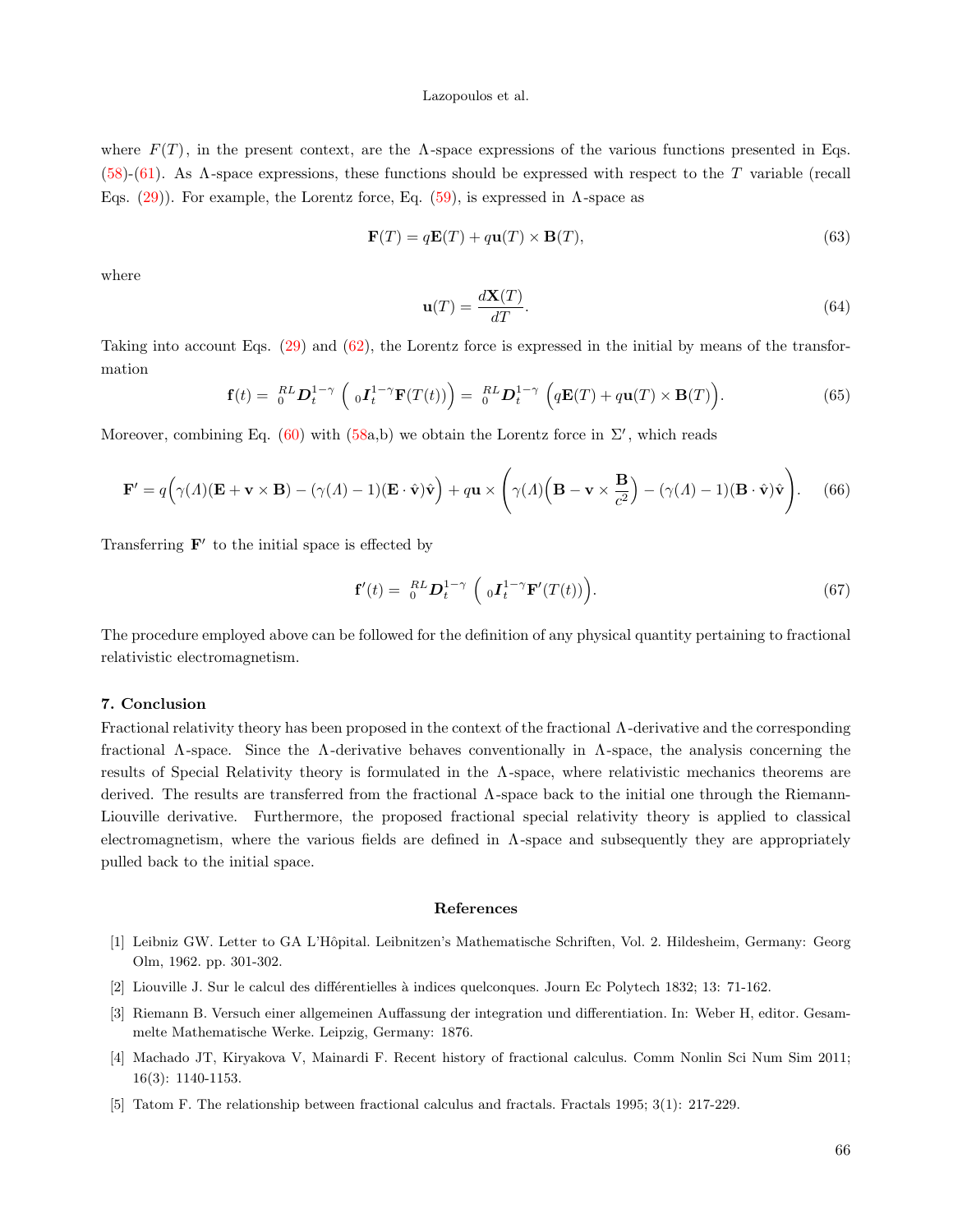- <span id="page-13-0"></span>[6] Kilbas AA, Srivastava HM, Trujillo JJ. Theory and Applications of Fractional Differential Equations. Amsterdam, The Netherlands: Elsevier, 2006.
- [7] Samko SG, Kilbas AA, Marichev OI. Fractional integrals and derivatives: theory and applications. Amsterdam, The Netherlands: Gordon and Breach, 1993.
- <span id="page-13-10"></span>[8] Podlubny I. Fractional Differential Equations: An Introduction to Fractional Derivatives, Fractional Differential Equations, Some Methods of Their Solution and Some of Their Applications. San Diego, CA, USA: Academic Press, 1999.
- <span id="page-13-1"></span>[9] Oldham KB, Spanier J. The fractional calculus. New York, NY, USA: Academic Press, 1974.
- <span id="page-13-11"></span>[10] Chillingworth DRJ. Differential Topology with a view to applications. London, UK: Pitman, 1976.
- <span id="page-13-4"></span>[11] Lazopoulos KA. Non-local continuum mechanics and fractional calculus. Mech Res Comm 2006; 33(6): 753-757.
- <span id="page-13-5"></span>[12] Lazopoulos KA, Lazopoulos AK. Fractional vector calculus and fractional continuum mechanics. Progr Fract Differ Appl 2016; 2(2): 85-104.
- <span id="page-13-2"></span>[13] Beda PB. Dynamical systems approach of internal length in fractional calculus. Eng Trans 2017; 65(1): 209-215.
- <span id="page-13-6"></span>[14] Carpinteri A, Cornetti P, Sapora A. A fractional calculus approach to non-local elasticity. Eur Phys J Special Topics 2011; 193(1): 193-204.
- <span id="page-13-8"></span>[15] Atanackovic TM, Stankovic B. Dynamics of a viscoelastic rod of fractional derivative type. ZAMM 2002; 82(6): 377-386.
- <span id="page-13-9"></span>[16] Beyer H, Kempfle S. Definition of physically consistent damping laws with fractional derivatives. ZAMM 1995; 75(8): 623-635.
- <span id="page-13-12"></span>[17] Adda FB. The differentiability in the fractional calculus. Nonlin Anal 2001; 47: 5423-5428.
- <span id="page-13-13"></span>[18] Lazopoulos KA, Lazopoulos AK. On the mathematical formulation of fractional derivatives. Prog Fract Diff App 2019; 5(4): 261-267.
- <span id="page-13-16"></span>[19] Lazopoulos KA, Lazopoulos AK. On fractional bending of beams with Λ -fractional derivative. Arch Appl Mech 2020; 90(3): 573-584.
- <span id="page-13-3"></span>[20] Jia J, Wang H. Fast finite difference methods for space-fractional diffusion equations with fractional derivative boundary conditions. J Comp Phys 2015; 293(C): 359-369.
- <span id="page-13-7"></span>[21] Sumelka W. Fractional calculus for continuum mechanics - anisotropic non-locality. Bull Pol Acad Sci Tech Sci 2016; 64(2): 361-372.
- <span id="page-13-17"></span>[22] Lazopoulos KA, Lazopoulos AK. On the fractional deformation of a linearly elastic bar. J Mech Behav Mat 2020;  $29(1): 9-18.$
- <span id="page-13-18"></span>[23] Lazopoulos KA, Lazopoulos AK. On plane Λ -fractional linear elasticity theory. Theor Appl Mech Lett 2020; 10(4): 270-275.
- <span id="page-13-14"></span>[24] Lazopoulos KA, Lazopoulos AK. A study on fractional Taylor series and variations. Prog Fract Diff App 2020; 6(3): 169-182.
- <span id="page-13-15"></span>[25] Lazopoulos KA, Lazopoulos AK. On fractional geometry of curves. Fractal Fract 2021; 5(4): 161.
- <span id="page-13-19"></span>[26] Lazopoulos KA, Karaoulanis D, Lazopoulos AK, Mylonas ED. On Λ -fractional Maxwell equations. Asia Math 2021; 5(1): 178-189.
- <span id="page-13-20"></span>[27] Lazopoulos KA, Karaoulanis D, Lazopoulos AK, Pirentis AP. On the chaotic response of the Λ -fractional Van der Pol oscillators. Asia Math 2021; 5(2): 81-95.
- <span id="page-13-21"></span>[28] Gonzalez G. Relativistic motion with linear dissipation. Int J Theor Phys 2007; 46(3): 417-423.
- <span id="page-13-22"></span>[29] Gonzalez G. Hamiltonian for a relativistic particle with linear dissipation. Int J Theor Phys 2007; 46(3): 486-491.
- <span id="page-13-23"></span>[30] Vacaru SI. Fractional dynamics from Einstein gravity, general solutions, and black holes. Int J Theor Phys 2011; 51(5): 1338-1359.